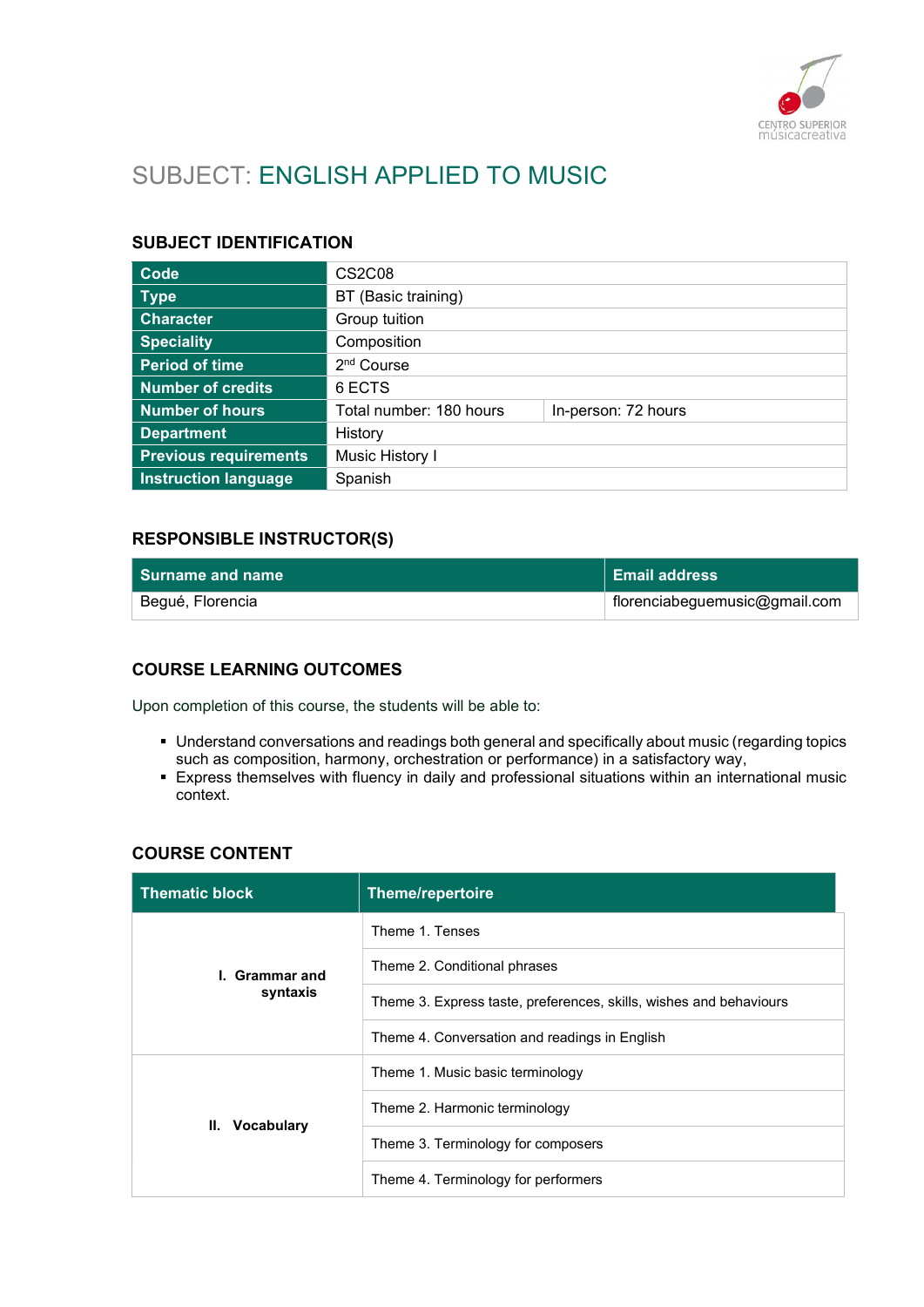

### STUDENT´S STUDY HOURS PLANNING

| <b>Activity type</b>                                           | <b>Total hours</b>   |
|----------------------------------------------------------------|----------------------|
| <b>Theoretic activities</b>                                    | 50 hours             |
| <b>Practice activities</b>                                     | 44 hours             |
| Other mandatory training activities (seminars, workshops etc.) | 8                    |
| <b>Test taking</b>                                             | 6 hours              |
| <b>Student self-study hours</b>                                | 120 hours            |
| <b>Practice preparation</b>                                    | 42 hours             |
| <b>Total studying hours</b>                                    | $72+108 = 180$ hours |

# **METHODOLOGY**

| <b>Theoretical activities</b>                                                | Explanatory classes about the application of English in music.<br>Proposals for mid-term assignments.                              |
|------------------------------------------------------------------------------|------------------------------------------------------------------------------------------------------------------------------------|
| <b>Practical activities</b>                                                  | Listening and Reading exercises of diverse significative pieces.<br>Correction and follow up of the mid-term and final assignments |
| <b>Other training mandatory</b><br>activities (workshops,<br>seminars, etc.) | Thematic sessions with visiting professors                                                                                         |

#### ASSESSMENT TOOLS

|                                                                                 | Participation: The students must actively participate in class, proving<br>interest and/or understanding of the content covered.                                                                                                         |
|---------------------------------------------------------------------------------|------------------------------------------------------------------------------------------------------------------------------------------------------------------------------------------------------------------------------------------|
| <b>Theoretical activities</b>                                                   | Continuous evaluation: The students must fulfil the requested<br>assignments during the whole academic course, proving research<br>ability and practice synthesis skills concerning theoretical concepts in<br>performance.              |
|                                                                                 | Theoretical exams: The students must take at least two exams during<br>the academic course to show the theoretical knowledge acquired.                                                                                                   |
| <b>Practical activities</b>                                                     | Participation: The students must actively participate in class, proving<br>interest and/or understanding of the content covered.                                                                                                         |
|                                                                                 | Continuous evaluation: The students must fulfil the requested practical<br>assignments during the whole academic course based on to team-<br>work dynamics and also prove writing and oral skills, beside<br>performing skills.          |
|                                                                                 | Performance exams: The students must take at least two exams<br>during the academic course in order to show the practical skills<br>acquired and the practical assimilation of the course contents,<br>following the tests instructions. |
| <b>Other educational mandatory</b><br>activities (workshops,<br>seminars, etc.) | Participation: The students must actively participate in the different<br>relevant events as considered by the instructor or by the degree<br>coordinators.                                                                              |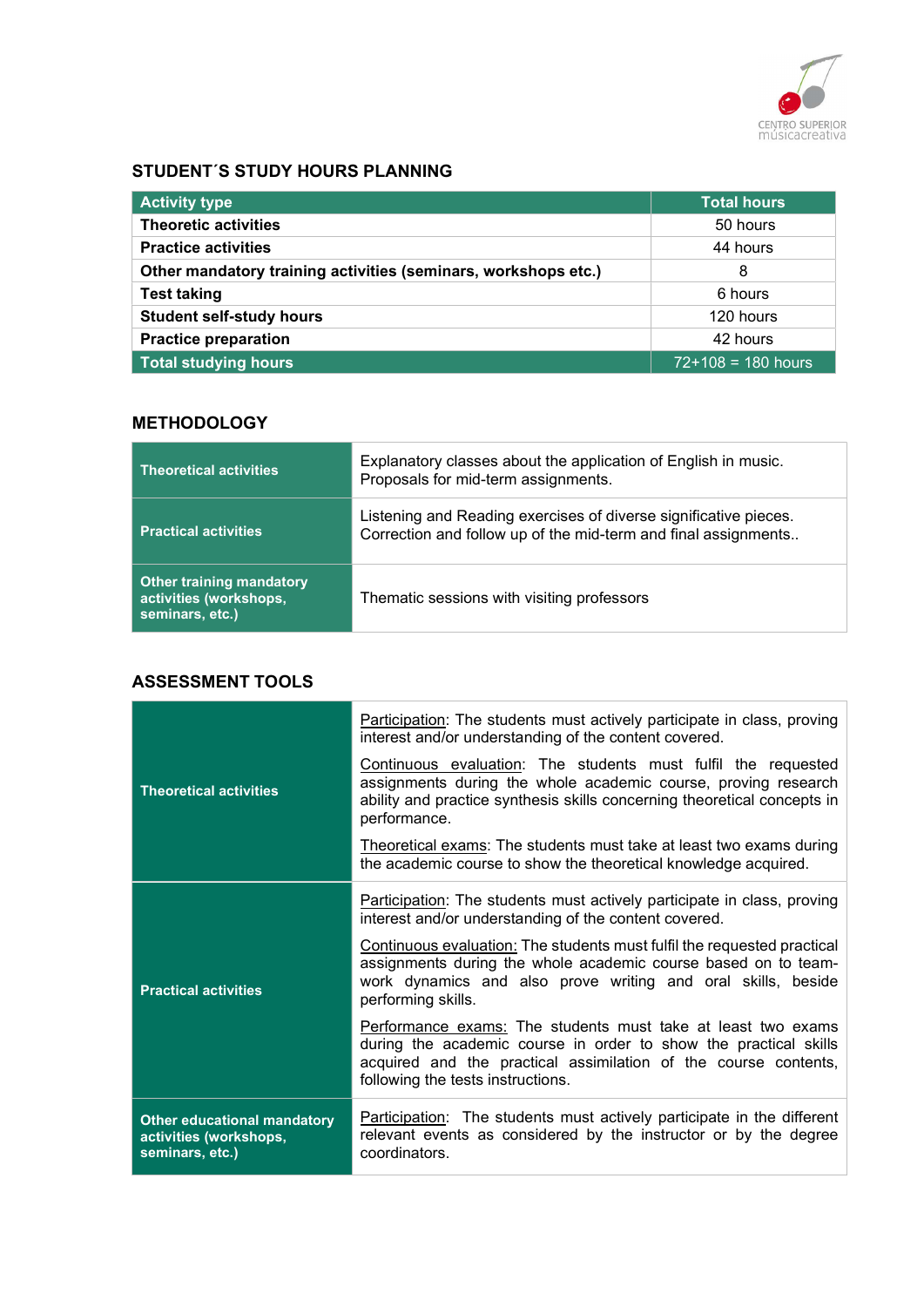

#### ASSESSMENT CRITERIA

| <b>Theoretical activities</b>                                                | To prove a satisfactory knowledge of basic music terminology in<br>English (harmony, melody and rhythm) through oral and written<br>assignments.                                                                                     |
|------------------------------------------------------------------------------|--------------------------------------------------------------------------------------------------------------------------------------------------------------------------------------------------------------------------------------|
| <b>Practical activities</b>                                                  | To develop in a satisfactory ay an interview in English, both as the<br>interviewer and the interviewed. Conversate in English about music<br>related topics with a satisfactory grammar and phonetic level.                         |
| <b>Other training mandatory</b><br>activities (workshops,<br>seminars, etc.) | To attend and participate in the relevant events for their education<br>(Meet the artists sessions, invited professors sessions, concerts  <br>and rehearsals). Read music texts and watch music related<br>documentaries in English |

#### GRADE DETERMINATION SYSTEM

#### Grade determination system in continuous assessment

|                                         | <b>Grade percentage</b> |
|-----------------------------------------|-------------------------|
| Participation and continuous assessment | 10%                     |
| Written assignment                      | 30%                     |
| Final audition                          | 30%                     |
| Final exam                              | 30%                     |
| Total                                   | 100%                    |

#### Grade determination system in cases of loss of continuous assessment right

|             | <b>Grade percentage</b> |
|-------------|-------------------------|
| Final exam  | 80%                     |
| $\tau$ otal | 80%                     |

#### Grade determination system for the extraordinary assessment call

|             | Grade percentage |
|-------------|------------------|
| Retake exam | 100%             |
| Total       | 100%             |

#### Grade determination system for students with disabilities

In principle, the grade determination system for students with disabilities will be carried out following the criteria set for the rest of the students, ensuring equal opportunities and conditions for all the students. However, if necessary, the instructor in charge will take into account the type of disability of the concerned student. Should the situation apply, the assessment conditions will be adapted in accordance to the limitations of the corresponding disability.

These considerations will be established once the concerned student enrols in the corresponding courses. For the official records, the student and/or the student representative will be requested to present the corresponding disability report for the official accreditation.